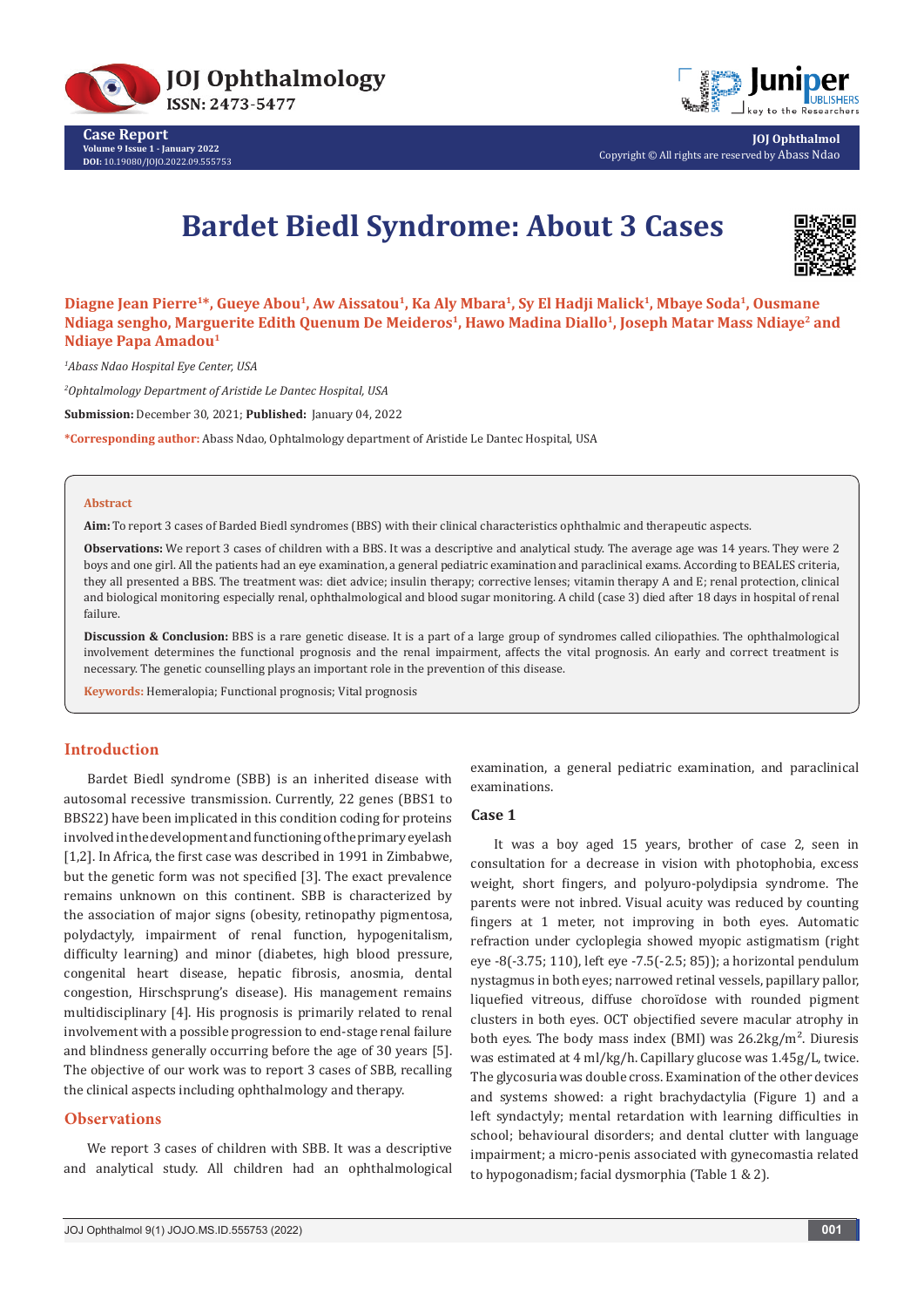# **JOJ Ophthalmology**



**Figure 1:** Brachydactyly for Case 1.

**Table 1:** SBB diagnostic criteria of Beales for Case 1 ( X=present criteria).

| Criteria      | <b>Signs</b>                                | Case 1 |
|---------------|---------------------------------------------|--------|
| Major         | Pigment retinopathie                        | X      |
|               | Learning difficulty                         | X      |
|               | Obesity                                     | X      |
|               | Postaxial polydactyly                       |        |
|               | Hypogonadism                                | X      |
|               | Renal abnormality                           | X      |
|               | High blood pressure                         |        |
| <b>Minors</b> | Langage delay                               | X      |
|               | Developmental delay                         |        |
|               | Brachydactilia, Syndactyly                  | X      |
|               | Ataxia and coordination disorders           |        |
|               | Behavioral disturbances                     | X      |
|               | Dental abnormalities                        | X      |
|               | deafness                                    |        |
|               | Heart defect / Left ventricular hypertrophy |        |
|               | Other ophtalmologic abnormalities           | X      |
|               | Diabetic sugar                              | X      |
|               | Hepatic fibrosis                            |        |
|               | Néphrogénic diabetes insipidus              |        |
|               | Hirschsprung disease                        |        |
|               | Anosmia                                     |        |

Table 2: SBB diagnostic criteria of Beales for Case 2 (X=present criteria).

| <b>Criteria</b> | <b>Signs</b>                                    | Case 2 |
|-----------------|-------------------------------------------------|--------|
| Majors          | Pigment retinopathie                            | Χ      |
|                 | Learning difficulty                             | X      |
|                 | Obesity                                         | X      |
|                 | Postaxial polydactyly                           | X      |
|                 | Trouble du cycle                                | X      |
|                 | Renal abnormality                               | X      |
|                 | High blood pressure                             |        |
| Minors          | Langage delay                                   | X      |
|                 | Developmental delay                             |        |
|                 | Brachydactilia, Syndactyly                      | X      |
|                 | Ataxia and coordination disorders               |        |
|                 | Behavioral disturbances                         | X      |
|                 | Dental abnormalities                            | X      |
|                 | deafness                                        |        |
|                 | Heart defect/ Left ventricular hypertro-<br>phy |        |
|                 | Other ophtalmologic abnormalities               | X      |
|                 | Diabetic sugar                                  | X      |
|                 | Hepatic fibrosis                                |        |
|                 | Néphrogénic diabetes insipidus                  |        |
|                 | Hirschsprung disease                            |        |
|                 | Anosmia                                         |        |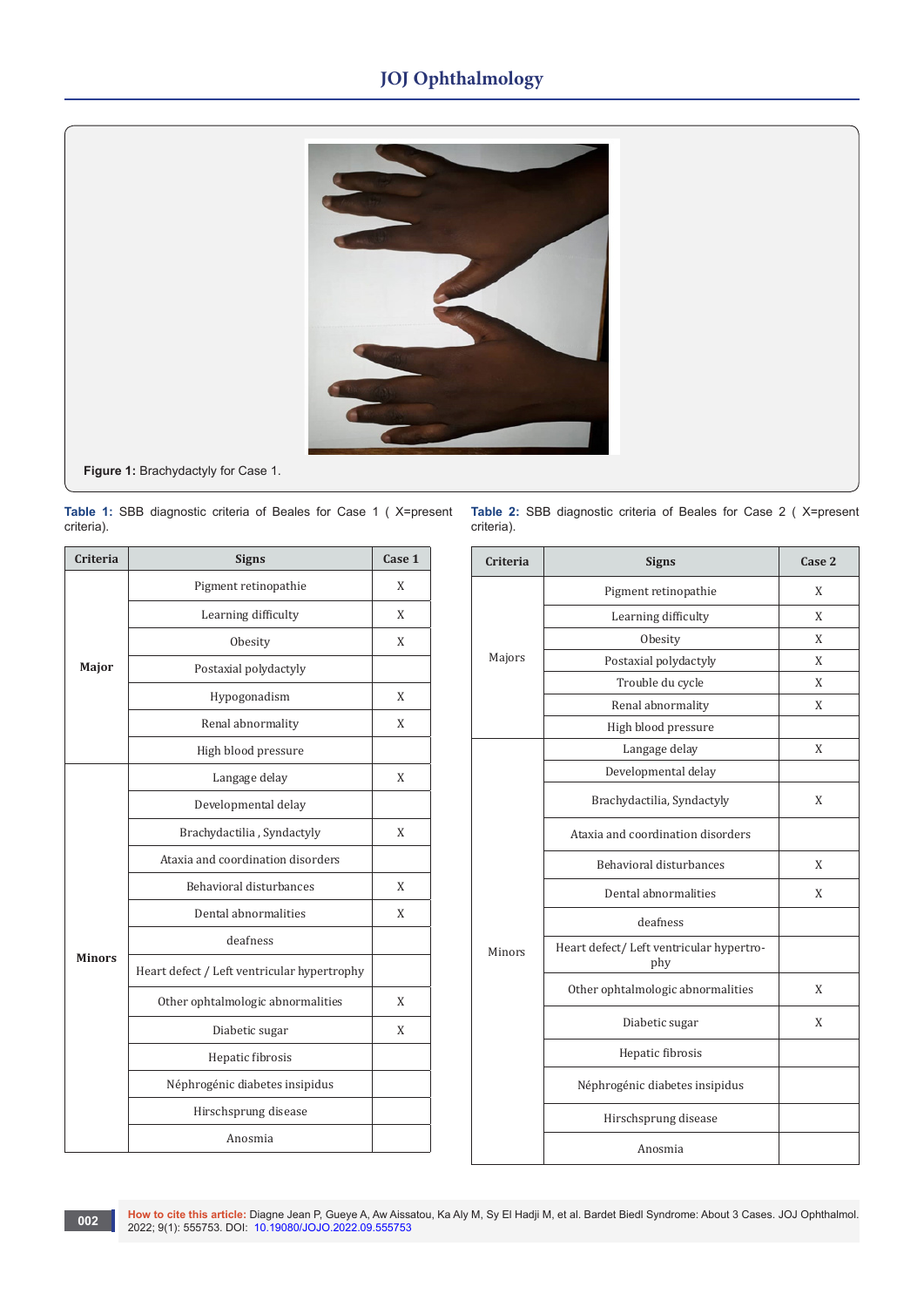# **JOJ Ophthalmology**

Fasting blood sugar was 1.41g/L with HbA1c (glycated hemoglobin) at 7%. Creatinine was 7.99mg/l with renal clearance at 83ml/min/1.73m². The blood ionogram showed: normal natremia at 140mEq/l; normal blood potassium at 3mEq/l; normal chloremia at 100mEq/L. The abdominal-pelvic ultrasound showed poor cortical-medullary differentiation, without urinary tract abnormalities. The electrocardiogram was normal. The treatment introduced was dietary advice; insulin therapy; the use of corrective glass; vitamin therapy A and E; nephro-protection; and multidisciplinary clinical-biological surveillance including nephro-paediatric, ophthalmological and diabetological.

## **Case 2**

She was a 14-year-old sister of Case 1. She was seen in consultation for excess weight and a supernumerary finger, associated with decreased vision with photophobia, intellectual retardation, and polyuro-polydipsia syndrome. Visual acuity was reduced by counting fingers at 1 meter, not improving in both eyes. Automatic refraction under cycloplegia revealed myopic astigmatism under cycloplegia (right eye -6.5 (-2, 145°), left eye -6 (-1.75, 180°). We noted a permanent horizontal pendulum

nystagmus in both eyes. The fundus showed a liquefied vitreous, narrowed retinal vessels, papillary paleness, rounded pigment clusters, chorio-retinal dystrophy with a dull macula (Figure 2-4). The OCT showed severe macular hypoplasia. The BMI was 31.2kg/ m². Diuresis was estimated at 4 ml/Kg/H. Capillary glucose was 1.42g/L, twice. The glycosuria was double cross. Examination of the devices and systems showed: post-axial polytyping, brachydactylia, syntypia (Figure 2); mental retardation with learning difficulties in school; behavioural disorders; and facial dysmorphia (Figure 3); dental clutter with language impairment; moderate obesity grade II; primary amenorrhea (Table 2). Fasting blood sugar was 2.05g/L with HbA1c at 8%. Creatinine was 8.05mg/L with renal clearance at 85ml/min/1.73m<sup>2</sup>. Natremia was 135mEq/l (milliequivalent per litre). Kalemia was 3.5 mEq/L. Chloremia was 98mEq/L. An abdominal-pelvic ultrasound showed poor cortical-medullary differentiation of the kidneys, without urinary tract abnormalities. The electrocardiogram was normal. The treatment introduced was dietary advice; insulin therapy; the corrective glass port; vitamin therapy A and E; nephro-protection and multidisciplinary clinical-biological monitoring including nephro-paediatric, ophthalmological and diabetological.



#### **Case 3**

He was a 13-year-old boy referred by pediatricians for renaltype edematous syndrome. First degree parental inbreeding was noted. The BMI was 26.8kg/m². He had oligo-anuric insufficiency. His blood pressure was 160/95 mm Hg. He had post-axial polytyping; a syndactyly; facial dysmorphia; a micro-penis; language problems with dental clutter; and behavioural disorders with coordination disorder (Table 3). Visual acuity was reduced by counting fingers in both eyes. A horizontal permanent pendulum nystagmus was noted in both eyes. He had pigment retinopathy with macular hypoplasia. Fasting blood sugar was 1.52g/L with

A1c at 9%. Creatinine was 79.2mg/L with renal clearance at  $6.7$ ml/min/1.73m<sup>2</sup> (Figure 4). The blood ionogram showed: a kaliemia at 5.8mEq/l; a natremia at 127mEq/l and a chloraemia at 102mEq/l. The abdominal-pelvic ultrasound showed: small kidneys; a cortico-medullary dedifferentiation; an absence of urinary tract abnormalities. The electrocardiogram showed left ventricular hypertrophy with regular sinus rhythm. The treatment introduced was symptomatic measures against high blood pressure and hyperkalemia; the hydrosodium restriction; the diuretics of the loop; insulin therapy; and the hemodialysis.

The child died of kidney failure after 18 days in hospital.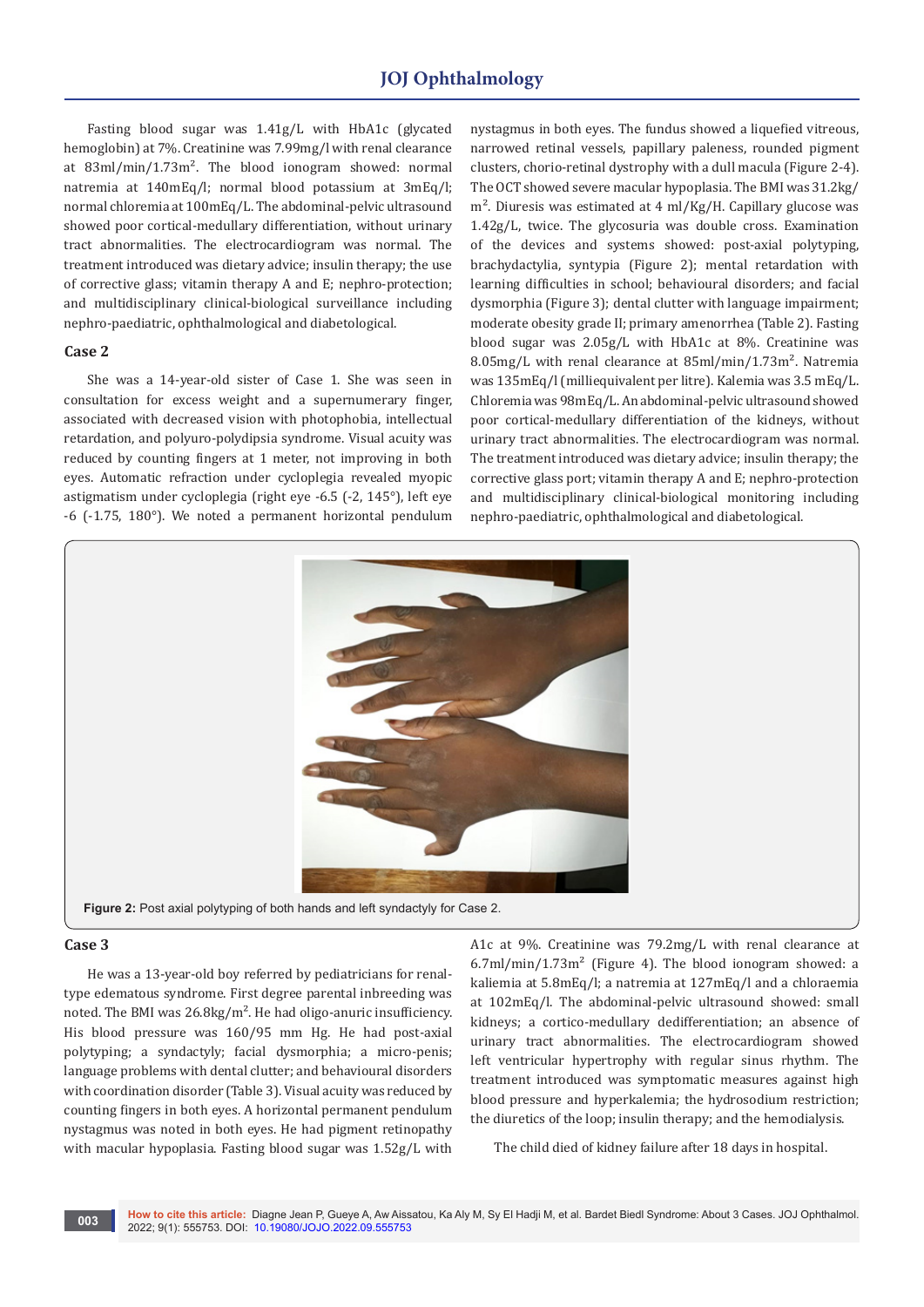# **JOJ Ophthalmology**



**Figure 3: Facial dysmorphy for Case 2 (profile view).** 



**Figure 4:** Chorio retinal dystrophy with a dull macula for Case 2.

# **Discussion**

All children had more than 4 major signs according to the criteria established by Beales et al. [4] and all met the diagnosis of SBB. The prevalence of SBB in our service remains very low. We had 3 cases over a 10-year period. In Tunisia, a 21-year study (1987-2007) had collected only 11 cases [6]. The exact prevalence of SBB remains unknown in Africa [3]. The children in our study were 15, 14 and 13 years of age respectively for Case 1, Case 2 and Case 3. The age at diagnosis was late compared to the western studies [5]. In a study of visual functional exploration in SBB, two children were 4 and 6 years old and a third was diagnosed at birth [7]. A study conducted in a Congolese family found children aged 16 and 9 years at diagnosis [8]. This could be explained by a nonsystematization of the ophthalmic examination. In the Youcef et al. [9] study, 4 children were male and 2 were female. The SBB affects both boys and girls with a slight male predominance, as in our series. In the Fisli et al. [10] study, 1-degree inbreeding was observed in 4 cases. Ingster-Moati et al. [7], had found no family history or any notion of inbreeding as the example of our first two cases, which will therefore be considered sporadic cases.

Hemorrhagics, photophobia, decreased visual acuity are the most common manifestations and occur around the age of 10 [7]. This decrease in visual acuity will evolve during adolescence to reach around 20 years a visual acuity reduced to the movements of the hand or light perception [7,5]. Nystagmus is the most common manifestation of oculomotor signs. An oculomotricity abnormality exists in 64% of cases after registration of optocinetic nystagmus and oculo-vestibular reflex without any clinically suspected abnormalities [11]. A COGAN oculomotrice apraxia [12] has also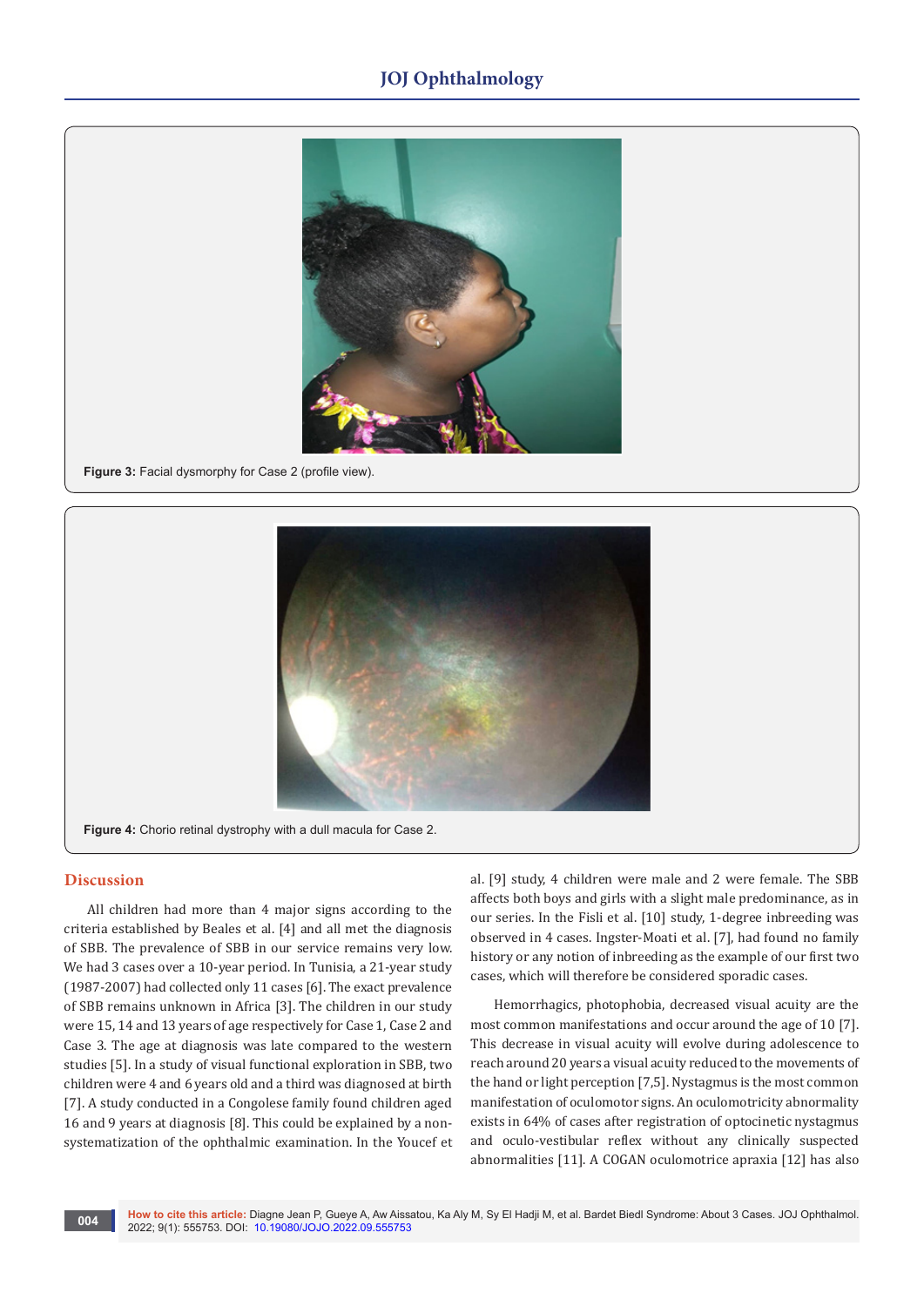been described. The strong myopia explains the severe amblyopia noted in all children, especially since they were all seen at an advanced age. The pigmentation of the middle retinal periphery appears later and is not always made up of osteoblasts, like the fundus images found in all our patients [13]. Electroretinogram is a very useful complementary examination for the diagnosis of early retinopathy but has little relevance in advanced cases where diagnosis can be easily made by fundus [14]. We have not been able to do that in our patients because of their lack of cooperation. It would have shown correlated with retinal lesions of flat plots (cone and stick damage). The signs of electroretinogram appear rather than pigment changes, hence the importance of this examination for early diagnosis [5].

**Table 3:** SBB diagnostic criteria of Beales for Case 1 (X = present criteria).

| <b>Criteria</b> | <b>Signs</b>                      | Case 3 |
|-----------------|-----------------------------------|--------|
| Majors          | Pigment retinopathie              | X      |
|                 | Learning difficulty               | X      |
|                 | Obesity                           | X      |
|                 | Postaxial polydactyly             | X      |
|                 | Hypogonadisme                     | X      |
|                 | Renal abnormality                 | X      |
|                 | High blood pressure               | X      |
|                 | Langage delay                     | X      |
|                 | Developmental delay               |        |
|                 | Brachydactilia, Syndactyly        | X      |
|                 | Ataxia and coordination disorders | X      |
|                 | Behavioral disturbances           | X      |
|                 | Dental abnormalities              | X      |
|                 | deafness                          |        |
| Minors          | Heart defect/HVG                  | X      |
|                 | Other ophtalmologic abnormalities | X      |
|                 | Diabetic sugar                    | X      |
|                 | Hepatic fibrosis                  |        |
|                 | Néphrogénic diabetes insipidus    |        |
|                 | Hirschsprung disease              |        |
|                 | Anosmia                           |        |

High-resolution optical tomography provides detailed analysis of retinal layers in patients with SBB, with preservation of the inner and outer layers of the retina and reduced photoreceptors at the fovea [15]. Retinal dystrophy is almost constant in SBB which is considered one of the most common causes of so-called syndromic pigment retinopathy [16,17]. Given these results, pigment retinopathy could be considered as a pathognomonic sign of SBB interesting proportionately both eyes and that macular involvement is associated less consistently. This retinal dystrophy is classically described as a rod-cone type pigment retinopathy. The latter is progressive degenerative retinal damage with initial stick damage, followed by cone damage [17].

The lack of curative treatment of retinopathy pigmentosa makes the management of SBB difficult. However, its evolution must be monitored. The frequency of renal failure in the SBB varies between 42% and 100% of cases [5,18,19]. According to other authors, kidney failure is diagnosed in 30% to 60% of cases. In our study, kidney damage was present in all children; less significant in cases 1 and 2, it was much more evident in case 3 with chronic end-stage renal failure. Obesity was consistent in all children, but less significant in Case 1 and Case 3, which were overweight. It was much more pronounced in Case 2. It was truncated obesity, as found by Dollfus et al. [17]. It is most often early and appears after the first year of life [20]. It is severe from the start and worsens in the years, it causes an increased morbidity due to the associated complications and whose frequency seems increased [6]. This obesity can be disabling and is difficult to manage because of its pathogenesis. Its origin is still unclear, but a central cause would be the most likely hypothesis [21].

Diabetes mellitus, consistent in our study, was unknown before its detection and diagnosis. In the [22] study, type 2 diabetes mellitus occurred in 48% of patients and glucose tolerance impairment was Moore et al. [22] diagnosed in 4 of 46 patients. The median age of onset of diabetes mellitus was 43 years. From a therapeutic point of view, dietary measures against obesity and diabetes were introduced in all patients, as was insulin therapy in all patients. Brachydactylia was present in all our children. It was limited to the hands and spared the feet. Polytyping also only reached the hands. It was present in Case 2 and 3. It was post-axial polytyping.

In the [22] study of 36 patients, brachydactylia was present in 86% of the patients' feet and hands. Postaxial polytyping was observed in 63% of the cases. Syndactyly and brachydactylia are considered equivalent to polydactyly [7].

Hypogonadism is present in 98% of boys and manifests as cryptorchidism, micro-penis and/or pubertal delay [4]. Girls have menstrual disorders or more rarely vaginal atresia with hydrometrocolpos at birth, or hypoplasia of the fallopian tubes [5]. In our study, genito-urinary disorders with micropenis in cases 1 and 3, hypogonadism, gynecomastia in case 1, and primary amenorrhea in case 2 were also found. The girls had no genital abnormalities. Fisli et al. [10], also had shown a cryptorchidy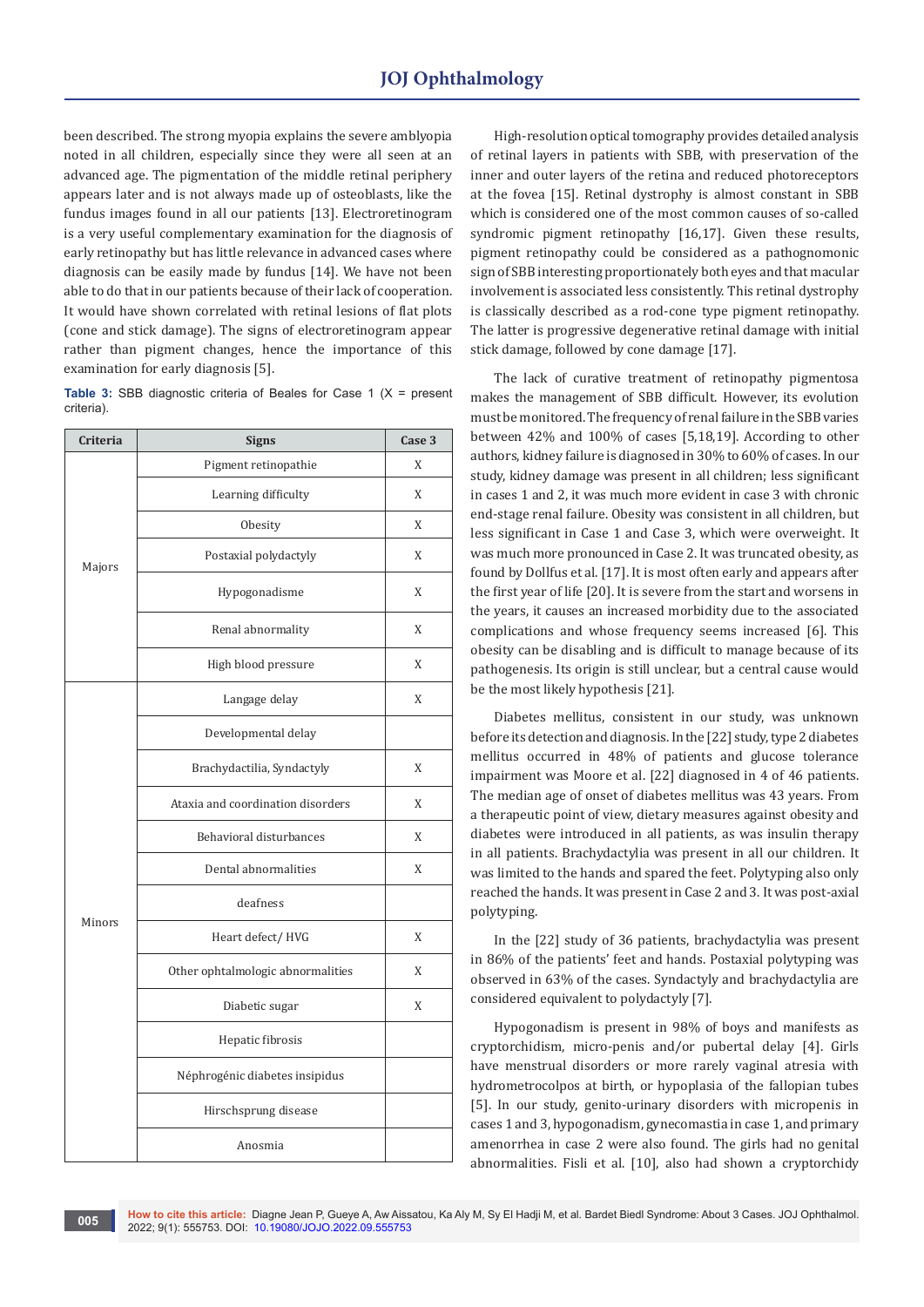with a micro-penis in one out of four boys examined. The major sign of these psychiatric manifestations is the mental retardation considered as a major criterion in the SBB according to TOBIN and Beales [4]. It's a less common sign, affecting less than 50% of patients. It is often moderate. It is to be distinguished from cognitive disorders caused by visual impairment. Many people with SBB have learning disabilities that require extra-curricular support [5]. Mental retardation was observed in all patients can be explained partly by sensory deficit, but also by neuropsychic peculiarities of patients with SBB: slow ideation and motor realization and expressive language disorders [23]. Dental congestion was present and constant in all patients and caused speech impairment secondarily. These dental conditions with small teeth, hypodontics and short roots have also been described in the literature [24].

Congenital heart defects are present in 7% of cases and include situs inversus, arterial canal persistence, cardiomyopathy, left ventricular hypertrophy or aortic stenosis [4]. Only left ventricular hypertrophy was present in case 3. In the children of our series, facial dysmorphia was manifested by a prominent forehead, bitemporal narrowing, hypertelorism, palpebral fissures oriented down and out, ptosis, sunken eyes in the orbits, enlargement of the root of the nose, antecedent nostrils and an ogival palate as reported in the literature [4,25]. On the other hand, there may be a transmission deafness or mixed deafness in 21% of cases [5], which was absent in our study.

Neurological disorders are described by some authors. They include ataxia and coordination disorders in 40% of patients with abnormal gait in 33% of patients in the Beales et al. series [25]. and 86% of patients in the Moore et al. study [22]. It may be associated with cerebellar syndrome. In our study of coordination disorders were noted only in case 3. The hypotonia of the muscles of the face is striking and gives the patients an amimic and frozen aspect that contributes to their difficulties of social integration. Based on the criteria established by Beales et al. [4], all our patients had SBB. Case 1 had 72% of major signs and 43% of minor signs. Case 2 had 86% of major signs and 43% of minor signs. And Case 3 had 100% of major signs and 57% of minor signs.

# **Conclusion**

SBB is a rare and polymorphic genetic disorder, part of a large group of syndromes grouped under the name of ciliopathies that are characterized by primary lash injury. The functional prognosis is mainly related to ophthalmologic involvement. The prognosis was related to the existence of chronic kidney disease. However, timely and correct management of kidney disease could significantly reduce the death rate from SBB. Genetic counselling plays an important role in the prevention of this disease.

#### **References**

- 1. Gharbi R, Bouslimi J, Ben Rhaiem B, et al. (2014) Syndrome de Bardet-Biedl : À propos d'un cas. Annales d'Endocrinologie 75(5-6): 460-464.
- 2. [Schaefer E, Stoetzel C, Scheidecker S, Geoffroy V, Prasad MK, et al.](https://pubmed.ncbi.nlm.nih.gov/26763875/)

[\(2016\) Identification of a novel mutation confirms the implication of](https://pubmed.ncbi.nlm.nih.gov/26763875/)  [IFT172 \(BBS20\) in Bardet–Biedl syndrome. Journal of Human Genetics](https://pubmed.ncbi.nlm.nih.gov/26763875/)  [61\(5\): 447-450.](https://pubmed.ncbi.nlm.nih.gov/26763875/)

- 3. [Wolf B \(1991\) Bardet-Biedl syndrome in a Zimbabweanchild. Cent Afr](https://pubmed.ncbi.nlm.nih.gov/1813131/)  [J Med 37\(10\): 341-342.](https://pubmed.ncbi.nlm.nih.gov/1813131/)
- 4. [Tobin JL, Beales PL \(2007\) Bardet–Biedl syndrome: Beyond the cilium.](https://pubmed.ncbi.nlm.nih.gov/17357787/)  [Pediatric Nephrology 22\(7\): 926-936.](https://pubmed.ncbi.nlm.nih.gov/17357787/)
- 5. [Rooryck C, Lacombe D \(2008\) Le syndrome de Bardet-Biedl. Annales](https://www.hsd-fmsb.org/index.php/hsd/article/view/946)  [d'Endocrinologie 69\(6\): 463-471.](https://www.hsd-fmsb.org/index.php/hsd/article/view/946)
- 6. Aloulou H, Cheikhrouhou H, Belguith N (2011) Le syndrome de Bardet-Biedl chez l'enfant. Etude de 11 observations. Tunisie médicale 89(1): 31-36.
- 7. [Moati II, Rigaudiere F, Lestrade C \(2000\) Exploration fonctionnelle](https://metrovision.fr/pdf/2000_ingster_moatti.pdf)  [visuelle dans le syndrome de Bardet-Biedl. J Fr Ophtalmol 23: 7-10.](https://metrovision.fr/pdf/2000_ingster_moatti.pdf)
- 8. [Bongo CLE, Manvouri L, Monabeka HG \(2014\) Le syndrome de Bardet-](https://www.em-consulte.com/article/930419/article/le-syndrome-de-bardet-biedl-dans-une-famille-congo)[Biedl dans une famille congolaise : À propos de 2 cas, diagnostiqués au](https://www.em-consulte.com/article/930419/article/le-syndrome-de-bardet-biedl-dans-une-famille-congo)  [décours d'un coma diabétique. Annales d'Endocrinologie75\(5\): 391-](https://www.em-consulte.com/article/930419/article/le-syndrome-de-bardet-biedl-dans-une-famille-congo) [395.](https://www.em-consulte.com/article/930419/article/le-syndrome-de-bardet-biedl-dans-une-famille-congo)
- 9. [Youcef HS, Haddam AEM, Fedala NS \(2014\) Le syndrome de Bardet-](C://Users/Admin/Downloads/agboranderson2000,+CC+SYLLA+BAMAKO++Bardet+Biedell.pdf)[Biedl: À propos de six patients. Annales d'Endocrinologie 75\(5\): 411-](C://Users/Admin/Downloads/agboranderson2000,+CC+SYLLA+BAMAKO++Bardet+Biedell.pdf) [413.](C://Users/Admin/Downloads/agboranderson2000,+CC+SYLLA+BAMAKO++Bardet+Biedell.pdf)
- 10. [Fisli N, Khodja A, Nouri N \(2017\) Phénotype du syndrome de Bardet–](https://pubmed.ncbi.nlm.nih.gov/8587019/) Biedl : [À propos de 7 cas. Annales d'Endocrinologie 78\(4\): 302-308.](https://pubmed.ncbi.nlm.nih.gov/8587019/)
- 11. [T Lavy, CM Harris, F Shawkat, D Thompson, D Taylor, et al. \(1995\)](https://pubmed.ncbi.nlm.nih.gov/8587019/)  [Electrophysiological and Eye-Movement Abnormalities in Children](https://pubmed.ncbi.nlm.nih.gov/8587019/)  [with the Bardet-Biedl Syndrome. Journal of Pediatric Ophthalmology](https://pubmed.ncbi.nlm.nih.gov/8587019/)  [and Strabismus 32\(6\): 364-367.](https://pubmed.ncbi.nlm.nih.gov/8587019/)
- 12. [Shawkat FS, Harris CM, Taylor DSI, A Kriss \(1996\) The role of ERG/VEP](https://pubmed.ncbi.nlm.nih.gov/8763304/)  [and eye movement recordings in children with ocular motor apraxia.](https://pubmed.ncbi.nlm.nih.gov/8763304/)  [Eye 10\(1\): 53-60.](https://pubmed.ncbi.nlm.nih.gov/8763304/)
- 13. [Riise R, Andréasson S, Wright AF, Tornqvist K \(1996\) Ocular findings](https://pubmed.ncbi.nlm.nih.gov/9017053/)  [in the Laurence-Moon-Bardet-Biedl syndrome. Acta ophthalmologica](https://pubmed.ncbi.nlm.nih.gov/9017053/)  [Scandinavica 74\(6\): 612-617.](https://pubmed.ncbi.nlm.nih.gov/9017053/)
- 14. [Wang DY, Chan WM, Tam POS, Baum L, Lam DSC, et al. \(2005\) Gene](https://pubmed.ncbi.nlm.nih.gov/15563868/)  [mutations in retinitis pigmentosa and their clinical implications.](https://pubmed.ncbi.nlm.nih.gov/15563868/)  [Clinica Chimica Acta 351\(1-2\): 5-16.](https://pubmed.ncbi.nlm.nih.gov/15563868/)
- 15. [Gerth C, Zawadzki RJ, Werner JS, Héon E \(2008\) Retinal morphology](https://pubmed.ncbi.nlm.nih.gov/17980398/)  [in patients with BBS1 and BBS10 related Bardet–Biedl Syndrome](https://pubmed.ncbi.nlm.nih.gov/17980398/)  [evaluated by Fourier-domain optical coherence tomography.Vision](https://pubmed.ncbi.nlm.nih.gov/17980398/)  [Research 48\(3\): 392-399.](https://pubmed.ncbi.nlm.nih.gov/17980398/)
- 16. [Campo RV, Aaberg TM \(1982\) Ocular and Systemic Manifestations](https://pubmed.ncbi.nlm.nih.gov/7180914/)  [of the Bardet-Biedl Syndrome. American Journal of Ophthalmology](https://pubmed.ncbi.nlm.nih.gov/7180914/)  [94\(6\): 750-756.](https://pubmed.ncbi.nlm.nih.gov/7180914/)
- 17. [Dollfus H, Verloes A, Bonneau D, Cossée M, Schmitt FP, et al. \(2005\) Le](https://www.sciencedirect.com/science/article/abs/pii/S0181551205810320)  [point sur le syndrome de Bardet-Biedl. J Fr Ophtalmol 28\(1\): 106-112.](https://www.sciencedirect.com/science/article/abs/pii/S0181551205810320)
- 18. [O'Dea D, Parfrey PS, Harnett JD, D Hefferton, B C Cramer, et al. \(1996\)](https://pubmed.ncbi.nlm.nih.gov/8651240/)  [The importance of renal impairment in the natural history of bardet](https://pubmed.ncbi.nlm.nih.gov/8651240/)[biedl syndrome. American Journal of Kidney Diseases 27\(6\): 776-783.](https://pubmed.ncbi.nlm.nih.gov/8651240/)
- 19. [Dippell J, Varlam DE \(1998\) Early sonographic aspects of kidney](https://pubmed.ncbi.nlm.nih.gov/9761354/)  [morphology in Bardet-Biedl syndrome. Pediatric nephrology \(Berlin,](https://pubmed.ncbi.nlm.nih.gov/9761354/)  [West\) 12\(7\): 559-565.](https://pubmed.ncbi.nlm.nih.gov/9761354/)
- 20. [Delrue MA, Michaud JL \(2004\) Fat chance: Genetic syndromes with](https://pubmed.ncbi.nlm.nih.gov/15253756/)  [obesity. Clinical Genetics 66\(2\): 83-93.](https://pubmed.ncbi.nlm.nih.gov/15253756/)
- 21. [Soliman AT, Rajab A, Al Salmi I \(1996\) Empty sellae, impaired](https://pubmed.ncbi.nlm.nih.gov/8843177/)  [testosterone secretion, and defective hypothalamic-pituitary growth](https://pubmed.ncbi.nlm.nih.gov/8843177/)  [and gonadal axes in children with Bardet-Biedl syndrome. Metabolism](https://pubmed.ncbi.nlm.nih.gov/8843177/)  [45\(10\): 1230-1234.](https://pubmed.ncbi.nlm.nih.gov/8843177/)